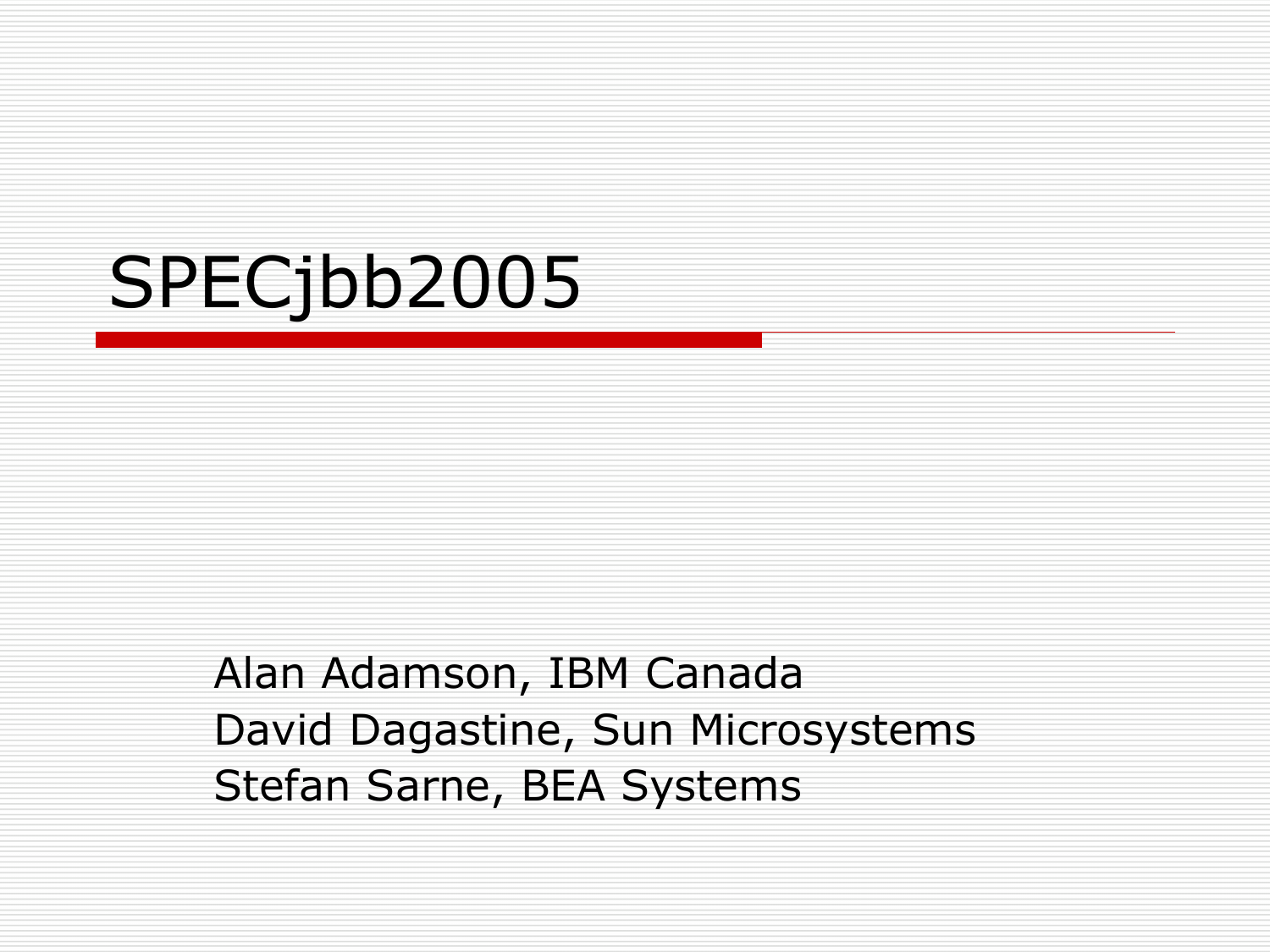

- $\Box$  Benchmarks
- SPECjbb2000
	- **I** Impact
- □ Reasons to Update
- □ SPECjbb2005
	- **Development**
	- **Execution**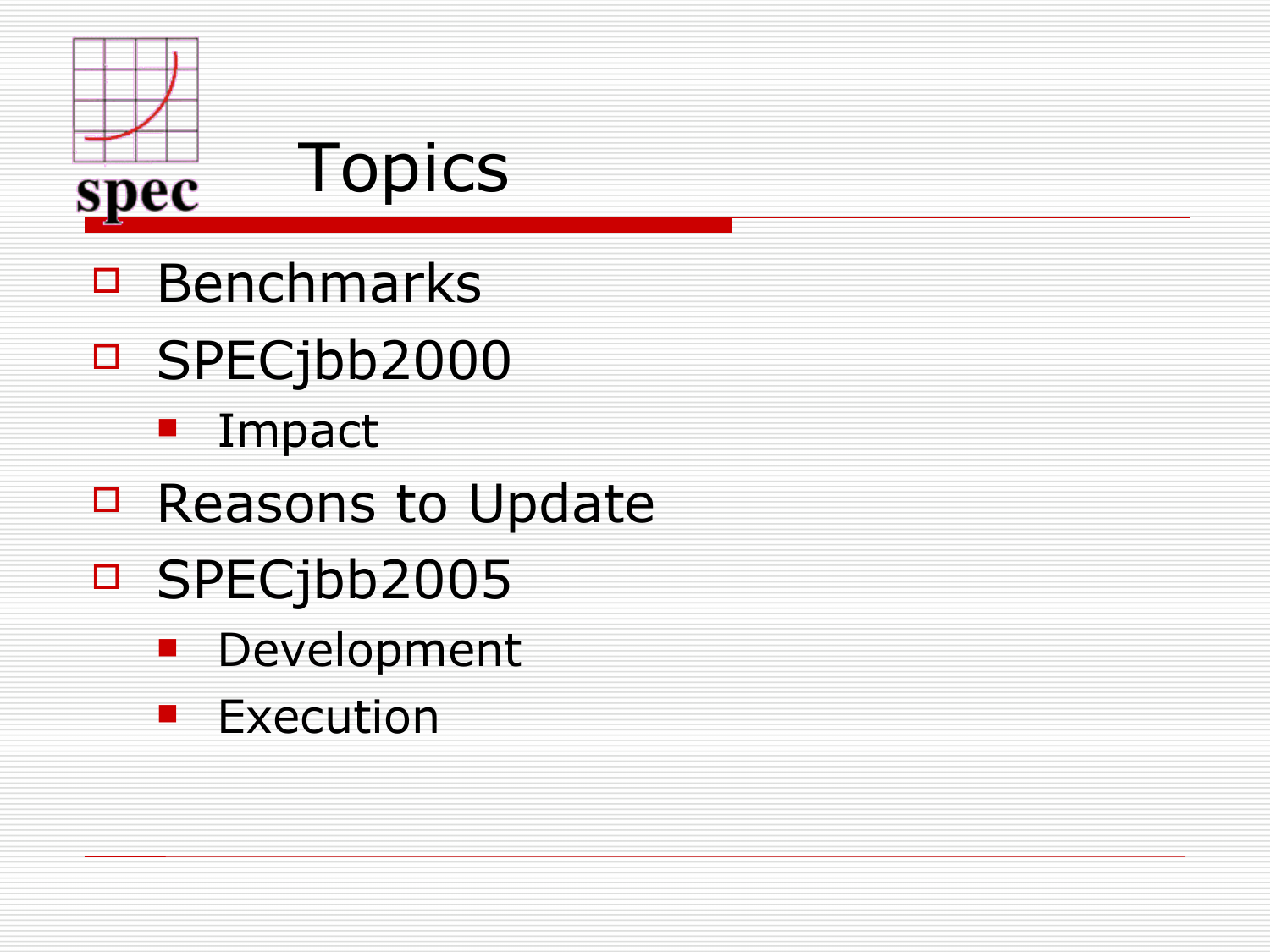

### Benchmarking

- $\Box$  Uses of benchmarks
	- **Example 1** Estimation of system requirements (use for the customer), choice of a candidate supplier
	- **Target for optimization efforts (use for the vendor, or possibly** a researcher)
		- $\Box$  Evaluation of release-to-release improvements
		- $\Box$  Evaluation of impact of proposed prototyped ideas
	- Performance marketing (should be useful to both customer and supplier)
- $\Box$  Performance marketing
	- Usually "system x runs better on code y than system z"
	- Having two many potential "code y"'s around is tough for a development group
		- $\Box$  Do not know how you will be compared
		- So do not know what to work on
	- **And maybe for customers** 
		- $\Box$  Do not know the value of a benchmark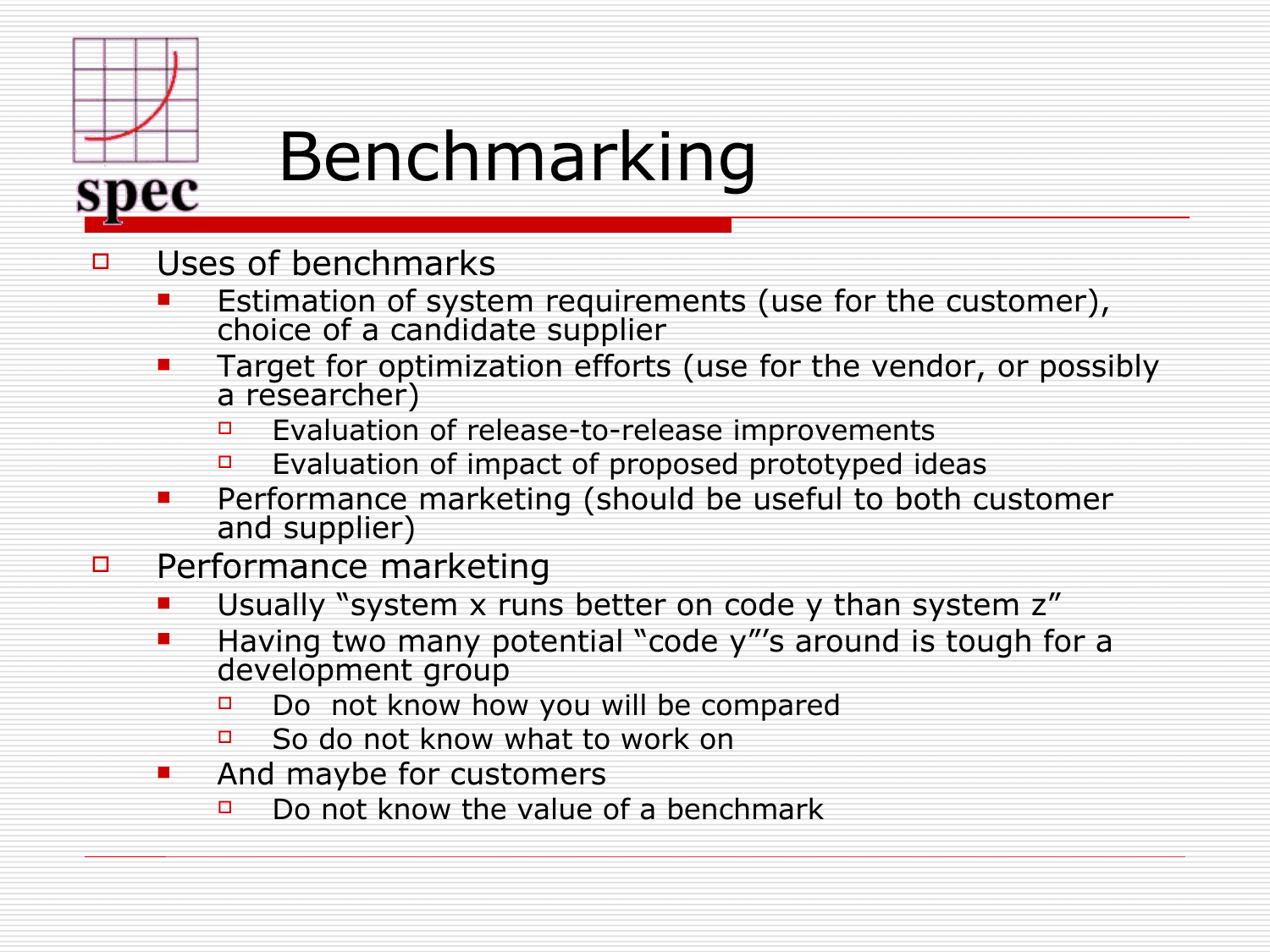

# SPECjbb2000

- **Based on IBM code designed to test some C++ components**
- **Based on TPC-C workload**
- $\Box$  Written in Java, using a persistence framework that was originally written in C++
- $\Box$  Transactional, and highly parallel
	- $\Box$  Database in-memory, using that persistence framework
	- □ No file i/o or network activity measured
- **E** Run transactional load from 1 to X warehouses (threads doing same load)
- For each warehouse number, 30 second warmup, and a 2-minute measurement period – record the number of transactions
- Score is the mean value from the warehouse with the peak value to twice that
- Simple install-and-go benchmark, popular for Java performance analysis – get a pretty scaling graph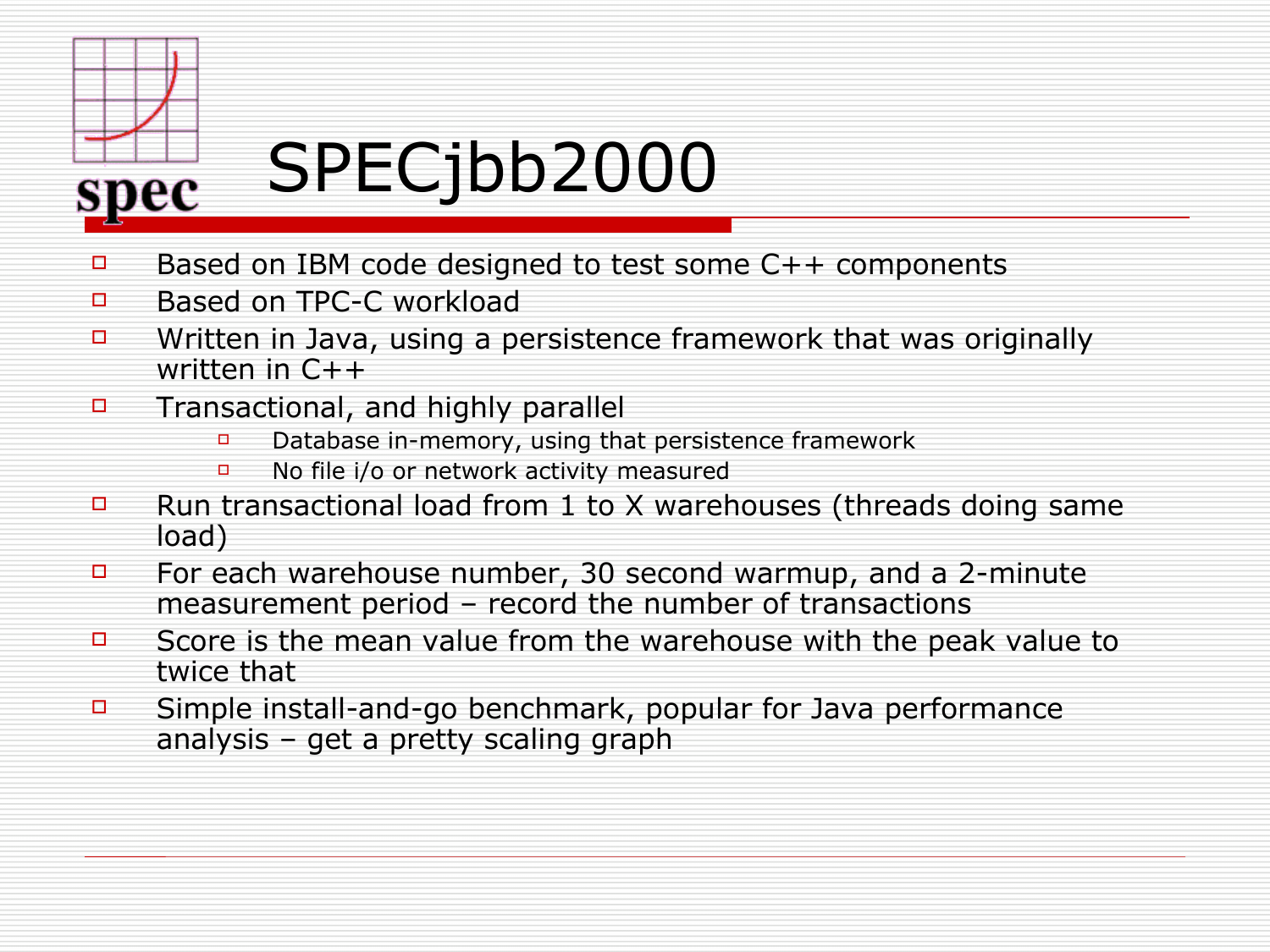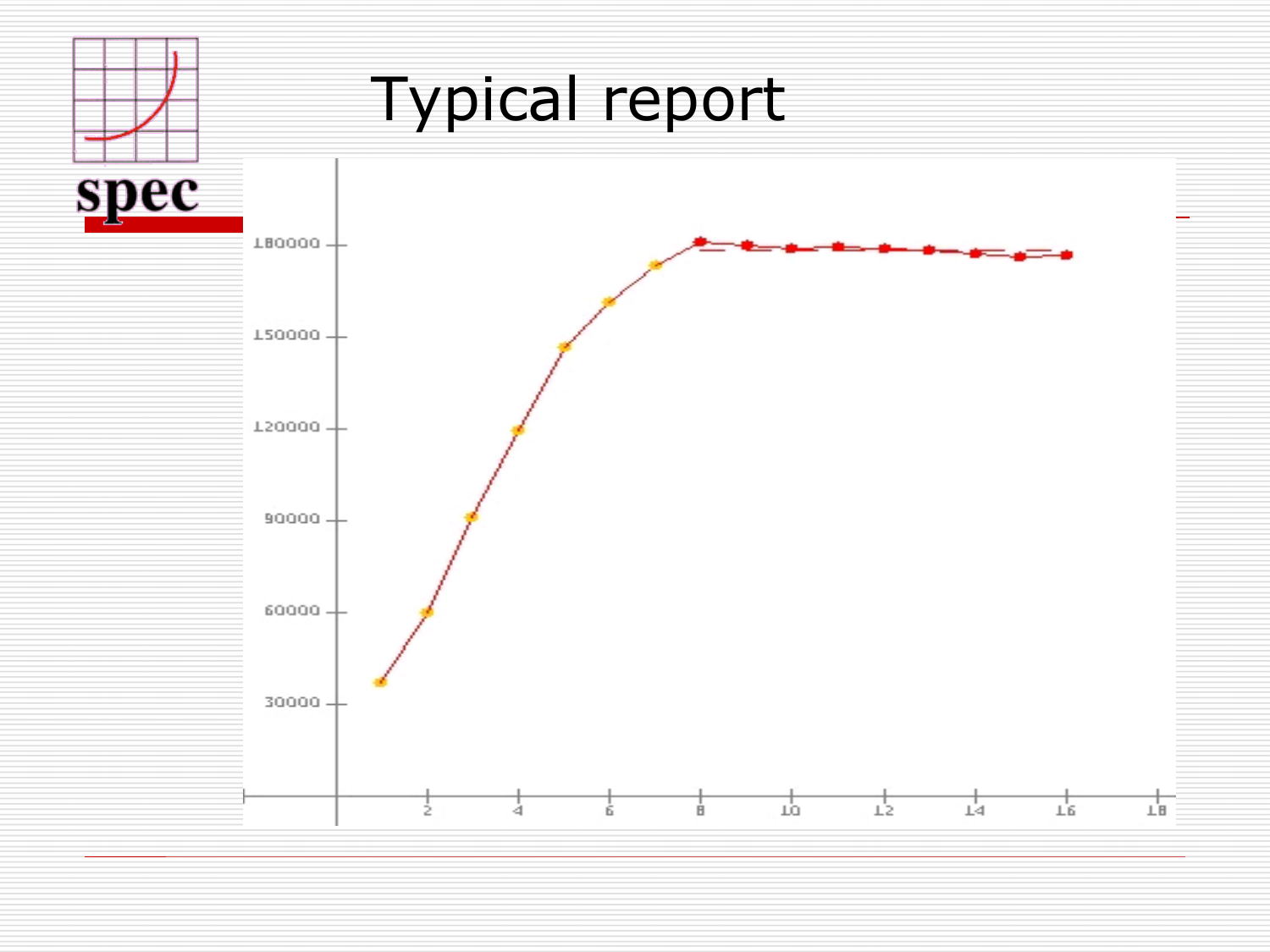

- □ Active publication history
	- 366 (24-58-57-52-39-122-14)
- □ Significant impact on JVM Technology
	- Refinements on locking
	- GC challenged by large heaps
	- **If** Initial lead score of 80,348 progressed to 2,505,420 in about 5 years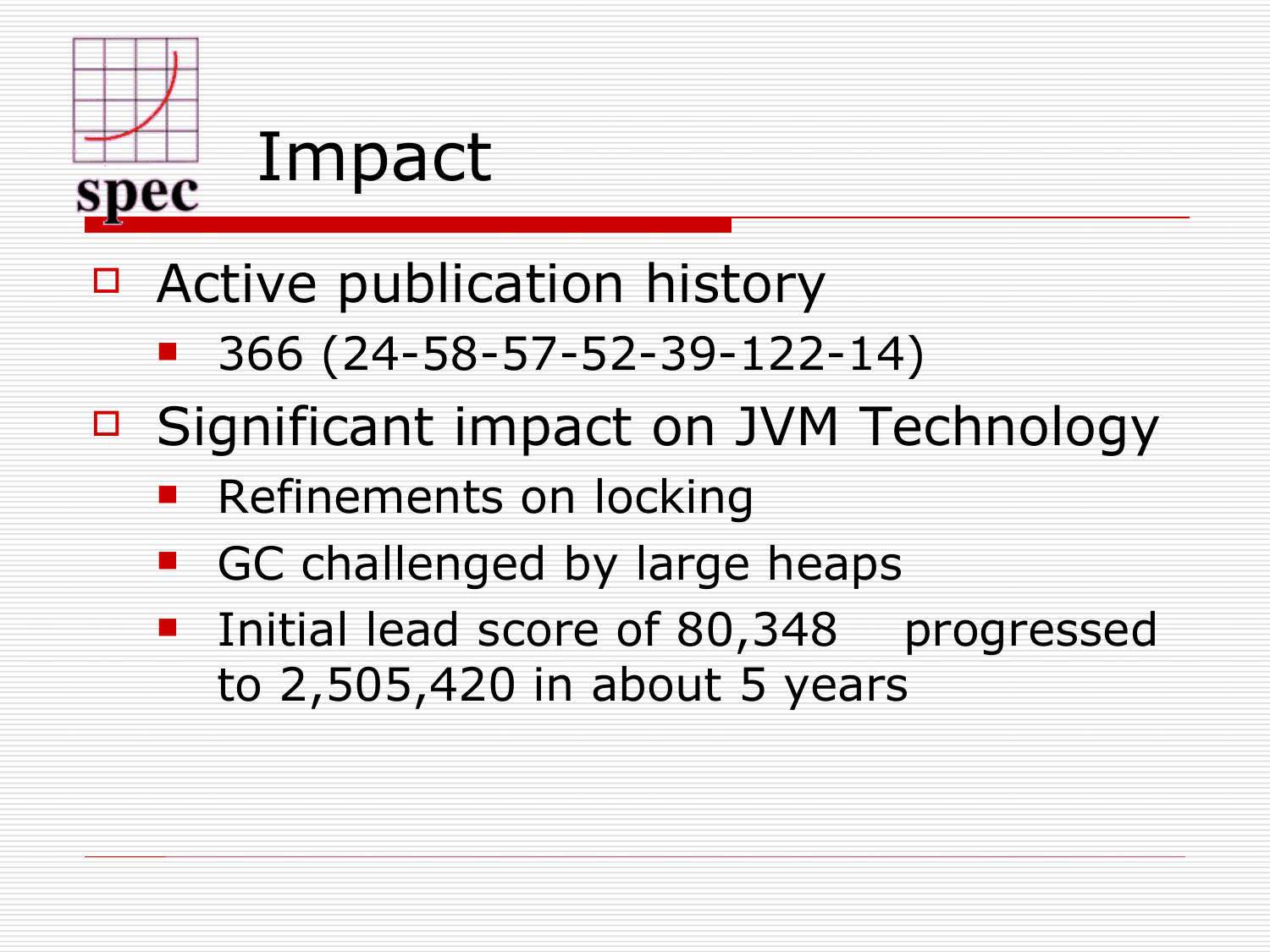

#### SPECjbb2000 – 4-Core Intel Systems leading at publication

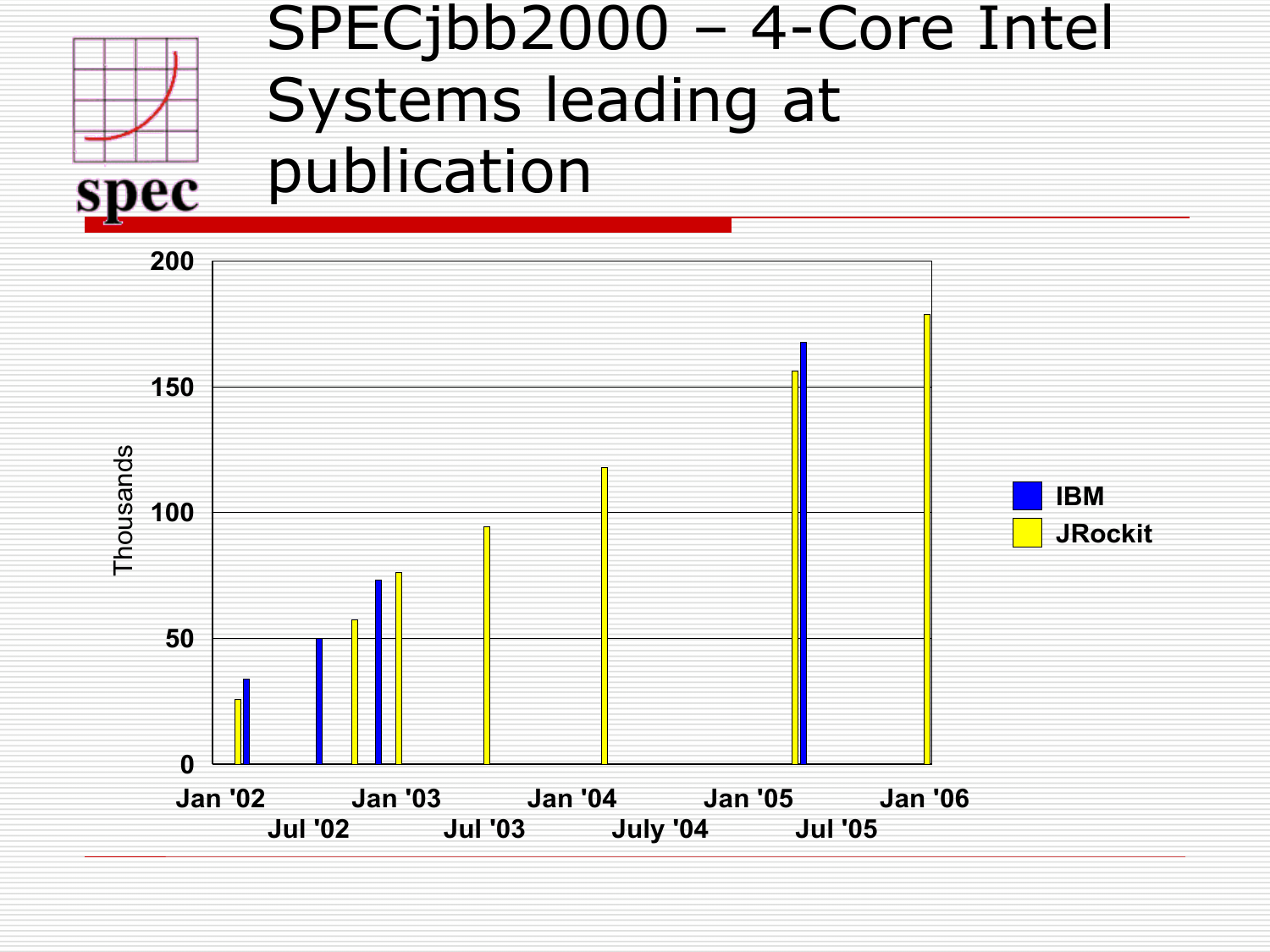

### Problems with SPECjbb2000

- Not very 'java'-ish
	- Much is transliterated  $C++$
	- **Uses roll-your-own data structures rather than java collections**
	- **Diam** Overall structure not very object-oriented
- $\Box$  Financial calculations in float
	- Should use BigDecimal
- □ No XML processing
- No standard logging (java.util.logging)
- □ Odd 'fairness' requirement
	- 'thread spread'
	- Exposed by Intel hyperthreading (and strong affinity scheduling)
- $\Box$  Unrealistically parallel (much unnecessary synchronization)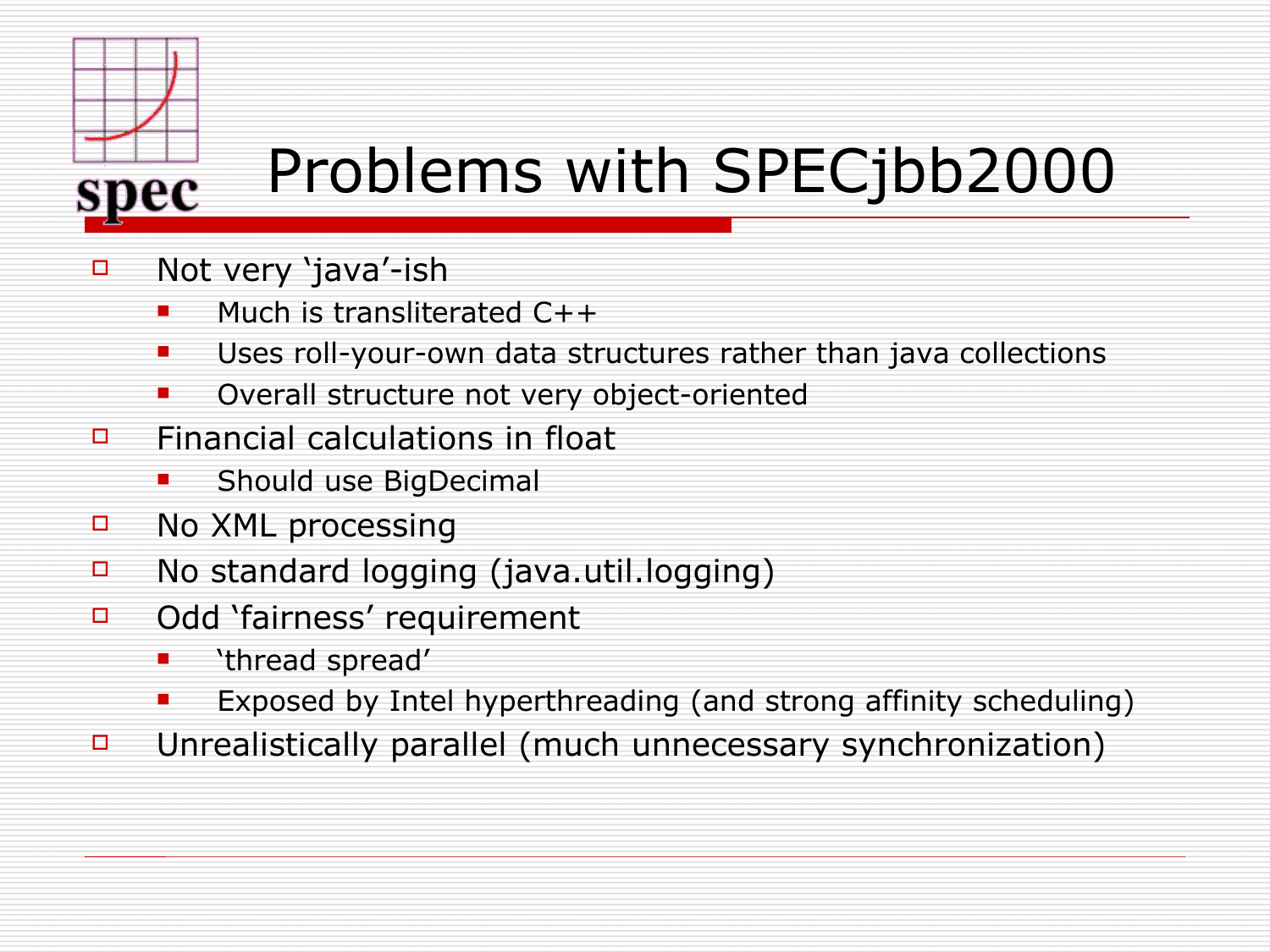

# SPECjbb2000 and large

#### systems

- Run-time
	- Roughly 2.5 mins per warehouse
	- Warehouses from 1 to 2\*number of threads could be 256
	- $\blacksquare$  640 minutes = 10 hours +
- $\Box$  Hit peak at 'wrong place'
	- Lots of jitter in results at the high end (GC, threading)
- **Hard limit of 255 warehouses (scores for later whs count for 0)**
- $\Box$  Garbage collection and very large heaps
	- System.GC() called between measurement periods
	- Allowed a generational GC strategy for large systems with JREs for which an old space GC could be a catastrophe.
	- **Not a realistic customer scenario**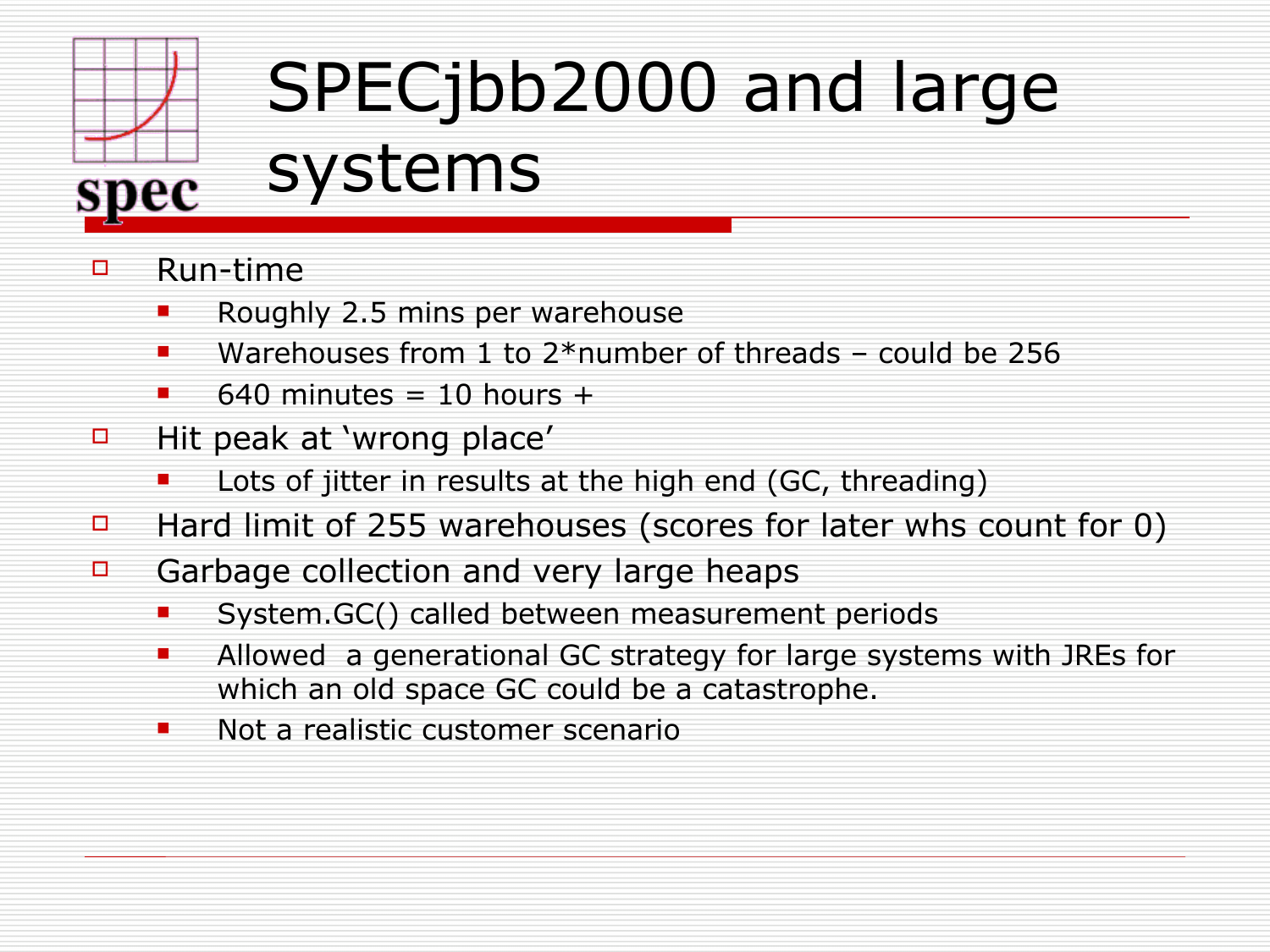

## General Goals

- $\Box$  Maintain a similar basic workload
	- Well understood, easy to analyze, easy to run (load-and-go)
	- Keep the pretty graphs
- $\Box$  Maintain same target scope single address–space
	- Shared memory systems
- $\Box$  Try to use java libraries wherever possible
	- Put pressure on development teams to improve the libraries
	- Not historically a major focus of interest from development teams
		- $\Box$  Literature largely about JIT, GC
- $\Box$  Try to maintain a reasonably realistic usage scenario
- $\Box$  Simplify the process of running and submitting the benchmark
- $\Box$  Create a Java 5.0 benchmark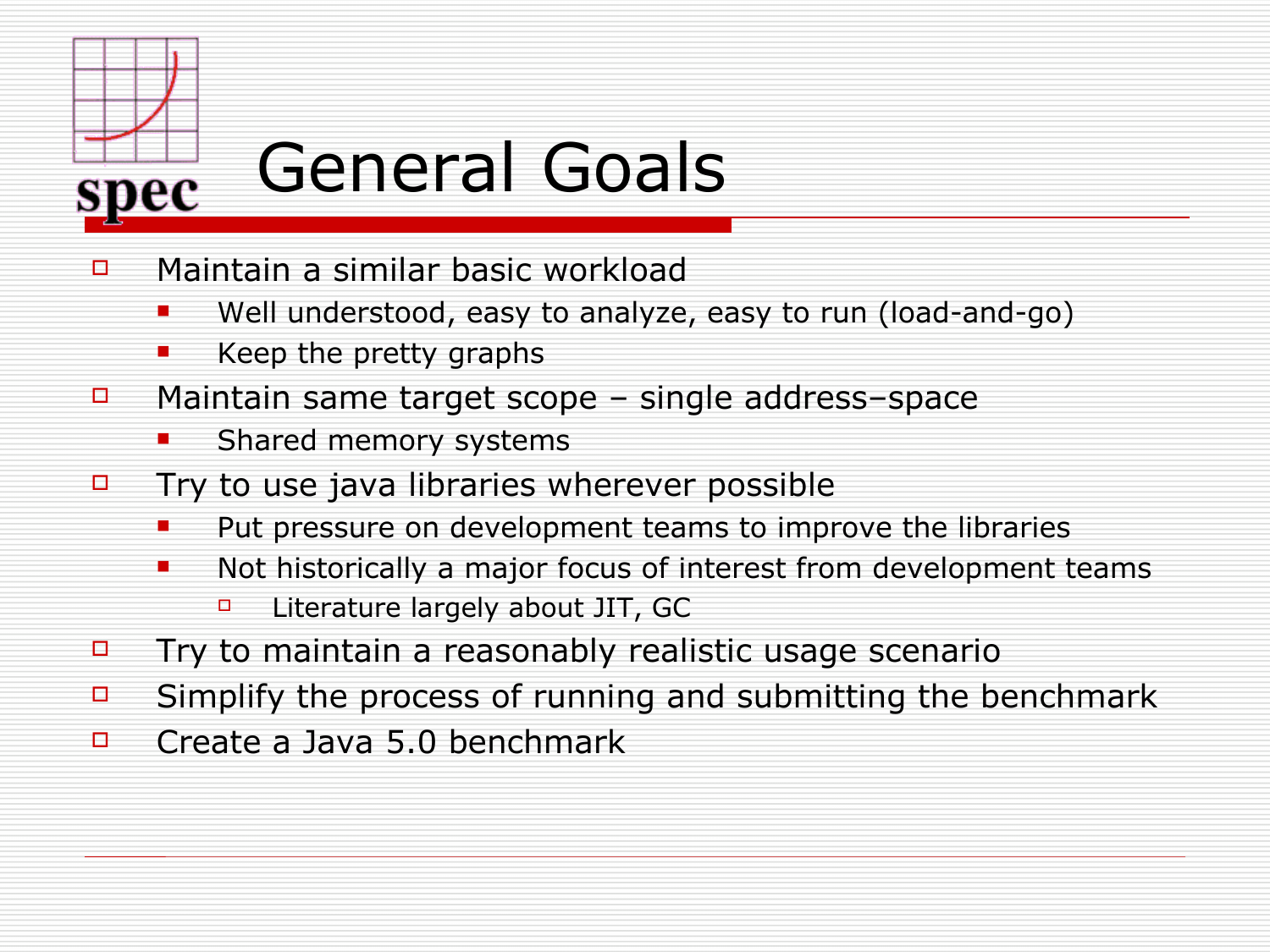

## Specific Goals

- $\Box$  Replace the persistence framework with uses of collection classes
- Introduce BigDecimal for monetary calculations
- **D** Add standard JSE Logging
- □ Introduce XML usage
	- Display (old green screens)
	- **Use XML messages in a queue to distribute work**
- Get rid of System.  $GC()s with implications$ 
	- Longer measurement period
- **D** Multiple JVM option?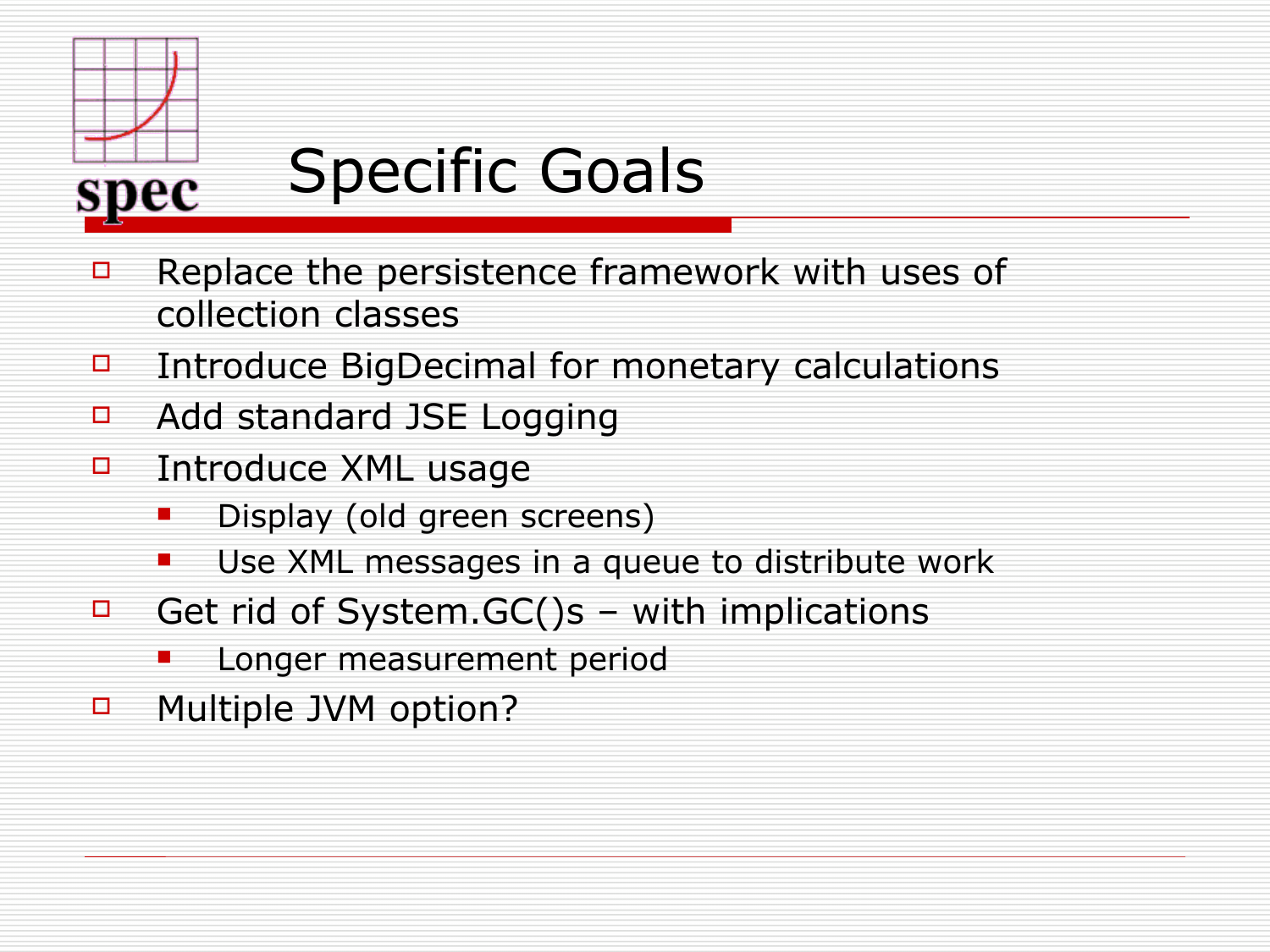

- Make it more java-ish
	- **Removed the persistence framework**
	- **Replaced the previous data structures by HashMaps and TreeMaps**
	- **Re-factored code for more object orientation (and along the way, introduced** use of Interfaces)
	- **Overall a success**
- D Make it Java5
	- **•** Quite successful generics, auto-boxing, a few others
- $\Box$  Financial calculations in float
	- **E** Changed all monetary uses of float to BigDecimal
	- **This hits performance very significantly not just in the computation time,** but the allocation load as well
	- **We have all adapted**
- **D** No XML Processing
	- **Re-wrote the display screen processing to build a DOM (Sun)**
	- **Detable 10 Set is that is exercised n** (but XML gets written but never read, so no parsing is exercised)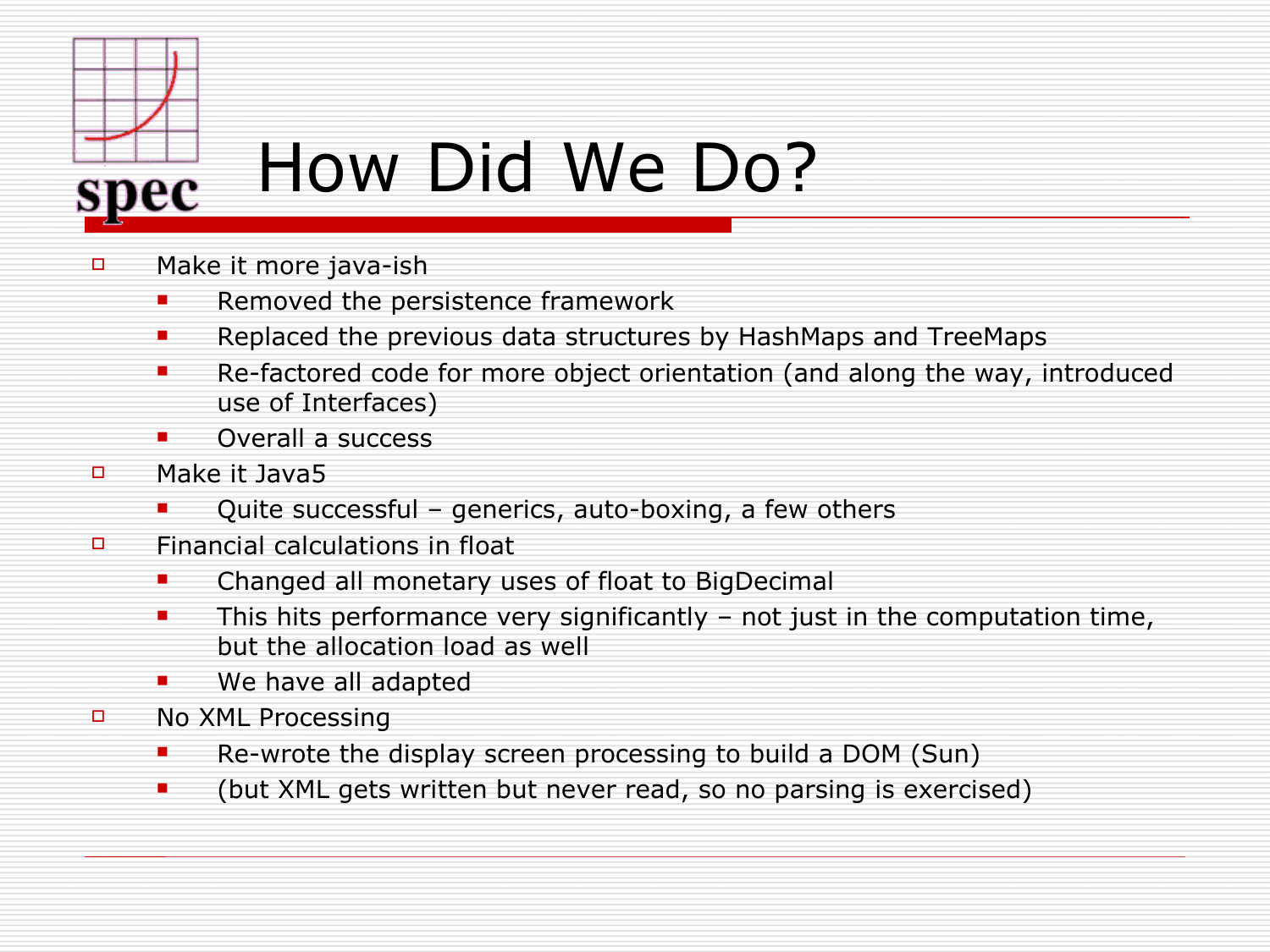

## How Did We Do? - 2

- $\Box$  No standard logging
	- Introduced logging via use of java.util.logging
	- **Helpful tool**
- $\Box$  Mitigate the complexity of the thread spread requirement
	- Dropped the requirement
	- **EXT** Archives did not explain the rationale, and nobody could figure out the justification
- $\Box$  Unrealistically parallel
	- Proposed and prototyped a queuing mechanism whereby transactions for all processors would be scheduled via shared work queues, with transaction requests as XML packets (BEA)
	- **Performance could not be made reasonable so this was abandoned**
	- **E** Means there is a lot of uncontended locking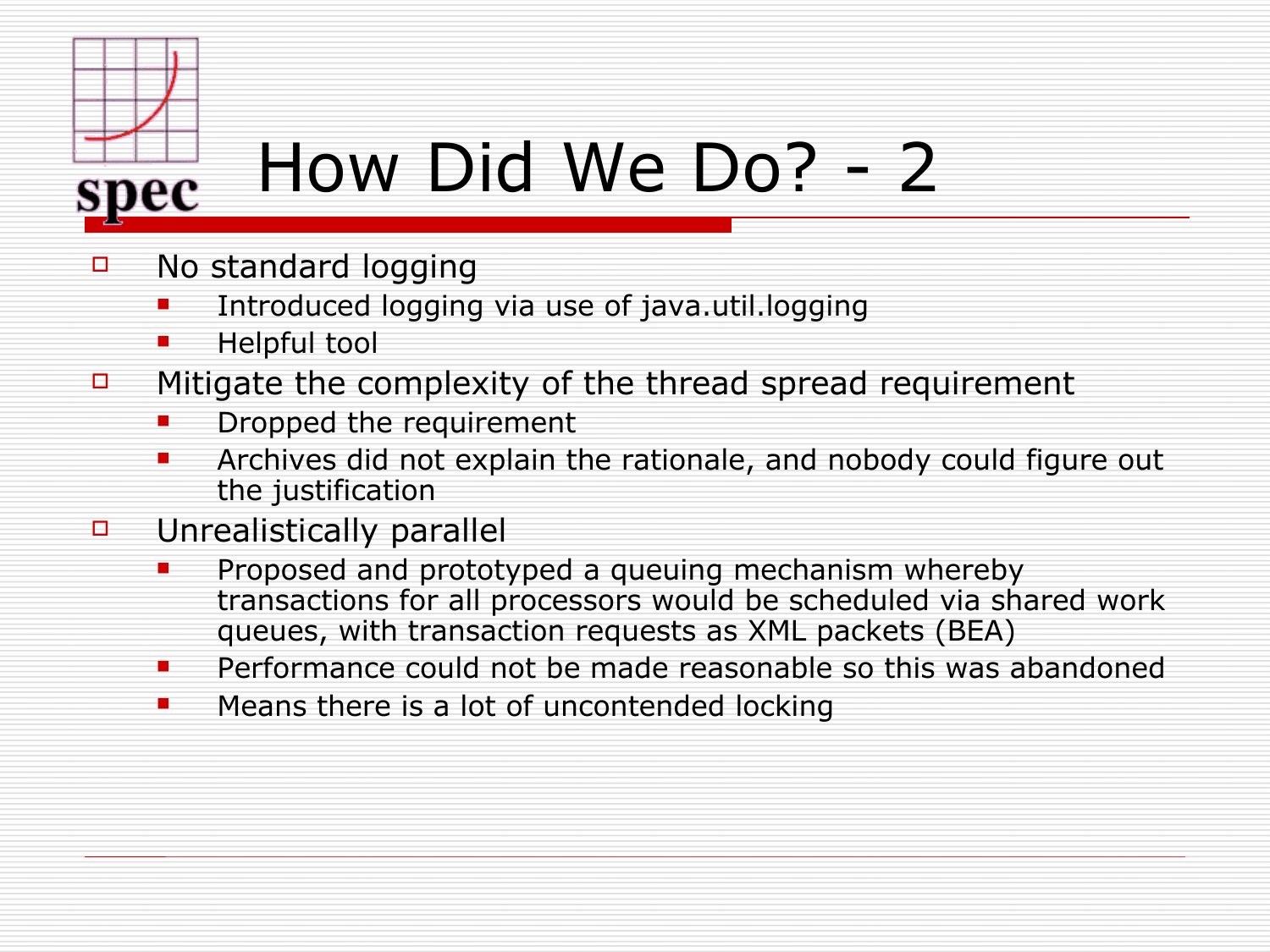

## How Did We Do? - 3

#### $\Box$  GC

- **Eliminated the System. GC()s excellent**
- $\Box$  High allocation rate
	- **A** realistic pressure point
	- **The Concentrated in hot routines**
- **E** Run-Time on Large Systems
	- **Multi-JVM e.g. on a 64-way, run 4 JVMs simultaneously as if each was on** a 16-way (cutting runtime by 4)
	- **L** Controversial
		- $\Box$  No longer testing VM scaling, but some combination of OS and VM scaling
		- **But a 'realistic' model, as app server deployments are often multi-JVM**
		- Concerns largely addressed by having 2 metrics, SPEC ibb 2005 bops, and SPECjbb2005 bops/JVM, and both must be stated
- $\Box$  Mixed result maybe should have had tighter run rules to separate the two types of run
	- Being used on small systems, possibly to hide scaling problems
	- Also to mitigate NUMA hardware characteristics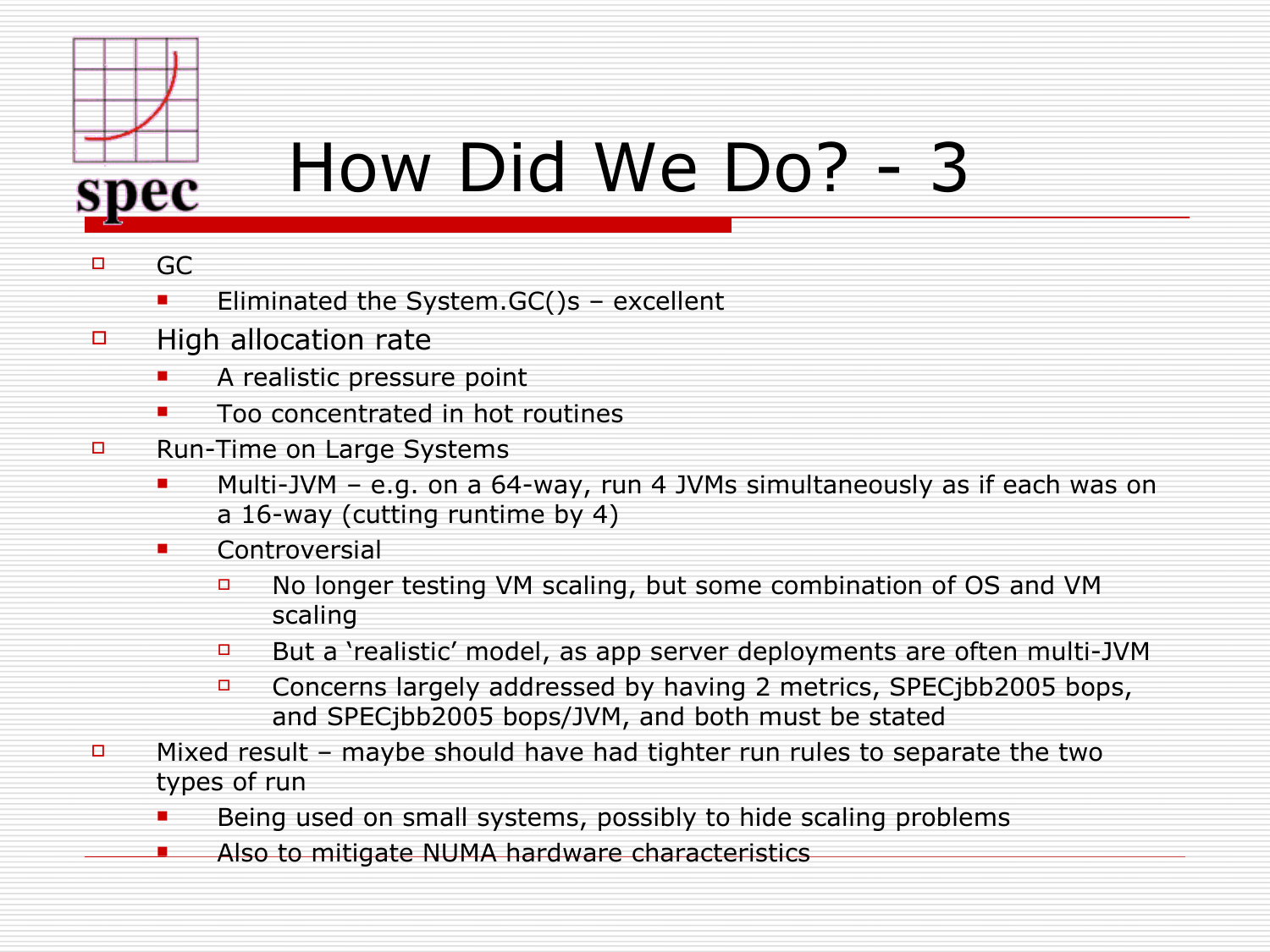

#### Eighteen Months of SPECjbb2005

- $\Box$  Much leapfrogging of key vendor results
	- Overall and category leads passing back and forth
- $\Box$  Very significant JRE changes (largely visible on command-lines) with giant impact
	- Biased locking (with other names)
	- Simple BigDecimal optimization
	- Other library work (HashMap, etc)
	- Others we don't know the other guy has done
	- General impact likely useful in wider cases
- **D** Progress
	- 4-core from 37,034 to 130,589 SPECjbb2005 bops
	- 2-socket from 24,208 to 210,065 SPECjbb2005 bops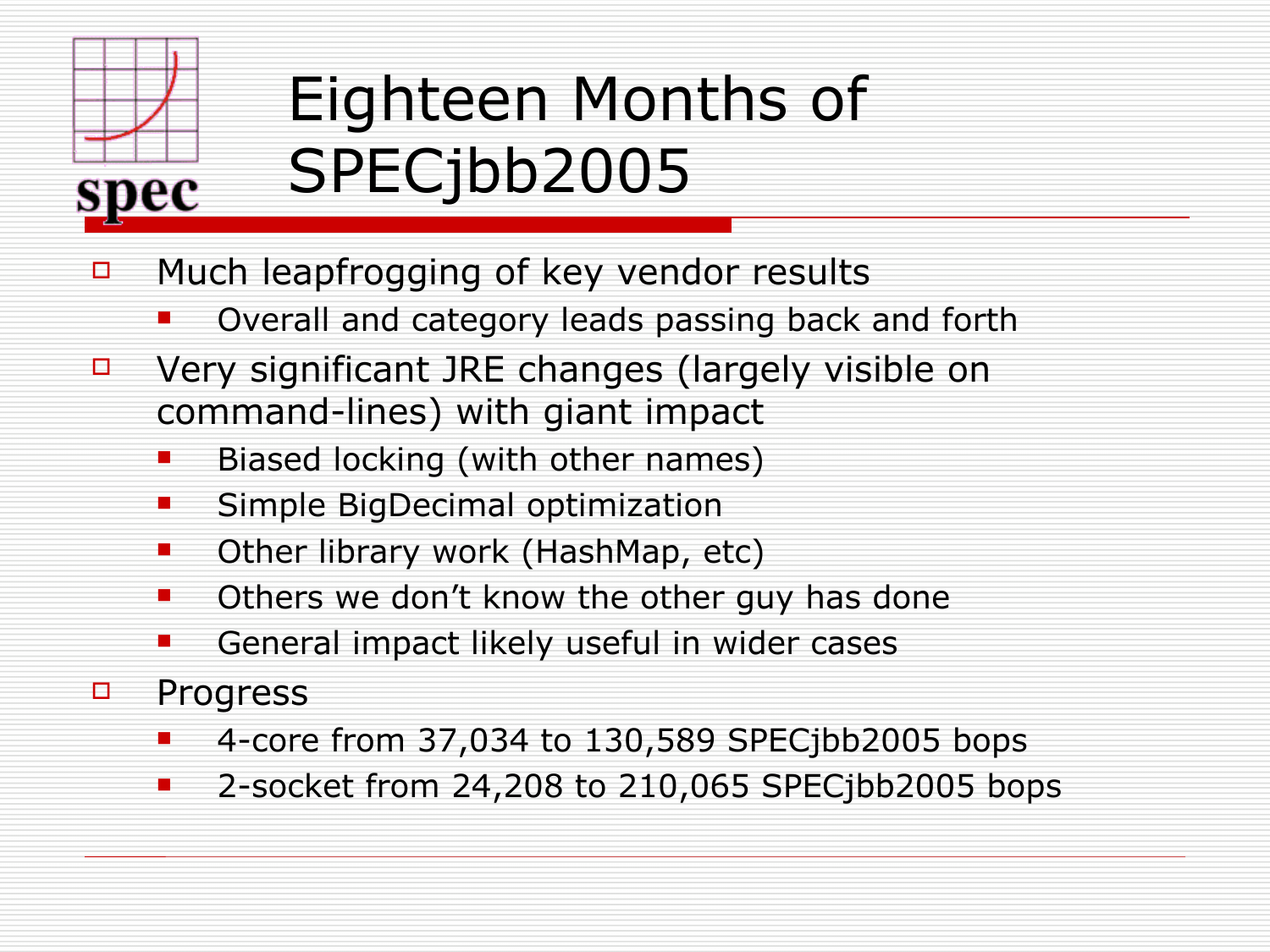

#### SPECjbb2005 History – 4- Core Systems leading at publication